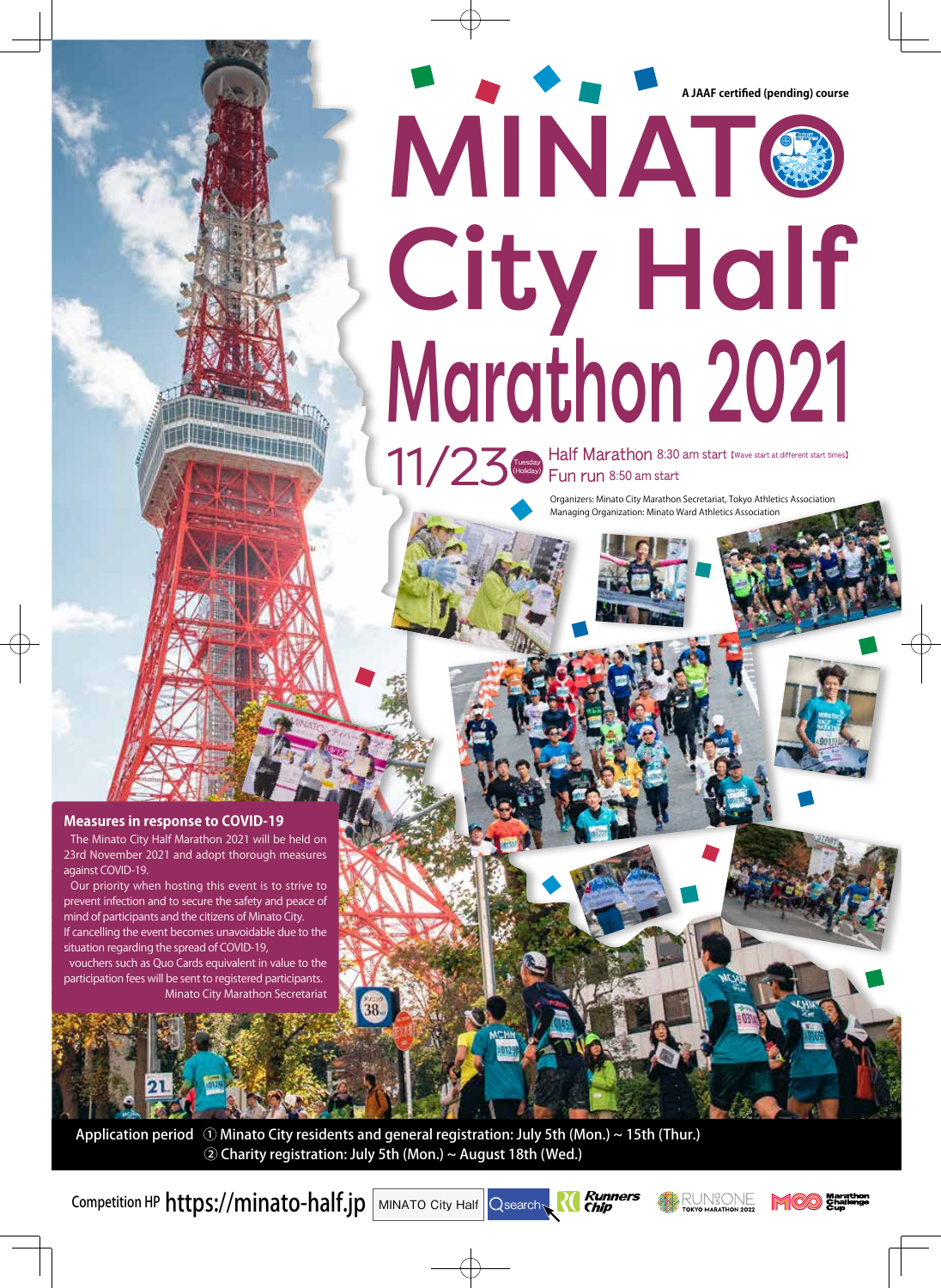| <b>Event</b><br><b>Information</b>       |                                                                                                               |
|------------------------------------------|---------------------------------------------------------------------------------------------------------------|
| <b>Name</b>                              | Minato City Half Marathon 2021                                                                                |
| <b>Date</b>                              | Tuesday (Public Holiday) 23rd November 2021 *Rain or shine                                                    |
| <b>Organizers</b>                        | Minato City Marathon Secretariat, Tokyo Athletics Association                                                 |
| <b>Managing</b><br><b>Organization</b>   | Minato Ward Athletics Association                                                                             |
| <b>Supporting</b><br><b>Organization</b> | Sports Nippon Newspapers                                                                                      |
| <b>Event</b><br><b>Collaborators</b>     | Dai-honzan Zojoji, Tokyo Tower, Tokyo Prince Hotel, Shibatoshogu                                              |
| <b>Competition</b><br><b>Rules</b>       | The event will be conducted in accordance with the 2021 JAAF rules and regulations and the Event Regulations. |
| <b>Start Venue</b>                       | The vicinity of Minato City Shiba Park                                                                        |
| <b>Finish Venue</b>                      | Half marathon: Tokyo Tower / Fun Run: Tokyo Metropolitan Shiba Park (north side of Minato City Library)       |

 **Race Categories, Maximum Number** of **Participants, Qualification Requirements, Participation Fees**, etc.

| <b>Race Category</b>                | Half marathon (21.0975 km)<br>(JAAF certified (pending) course)                                                                                    |                                                        |           |                                                        |       |  |                                      | <b>Fun Run</b><br>(approx. 800m)                                          |                                                    |
|-------------------------------------|----------------------------------------------------------------------------------------------------------------------------------------------------|--------------------------------------------------------|-----------|--------------------------------------------------------|-------|--|--------------------------------------|---------------------------------------------------------------------------|----------------------------------------------------|
|                                     | <b>JAAF</b>                                                                                                                                        | <b>General Division</b>                                |           |                                                        |       |  |                                      |                                                                           |                                                    |
| <b>Divisions</b>                    | registered<br>athletes                                                                                                                             | Under 30                                               | $30 - 39$ | 40-49                                                  | 50-59 |  | 60-69                                | $70+$                                                                     |                                                    |
| Max. no. of<br>participants         | 3,000<br>(General: 2,800(*1), Disabled registration: 100 (*2), Charity Registration: 100)                                                          |                                                        |           |                                                        |       |  |                                      | 500 Minato city residents<br>(General: 450, Disabled<br>registration: 50) |                                                    |
| <b>Start method</b>                 | Runners are assigned to 4 corrals and start at different times (wave start)                                                                        |                                                        |           |                                                        |       |  | Simultaneous start                   |                                                                           |                                                    |
| <b>Time limit</b>                   | 2 hours 30 minutes after the start of the last corral                                                                                              |                                                        |           |                                                        |       |  | 30 minutes                           |                                                                           |                                                    |
| <b>Start time</b>                   | $8:30$ am                                                                                                                                          |                                                        |           |                                                        |       |  |                                      | $8:50$ am                                                                 |                                                    |
| <b>Participation</b><br>fee         | 10,000 yen (Charity registration: 40,000 yen (*3))                                                                                                 |                                                        |           |                                                        |       |  |                                      | 500 yen                                                                   |                                                    |
| <b>Qualification</b><br>requirement | Persons who are 18 years or older and can finish within the time limit on the<br>day of the event<br>(Participation in wheelchairs is not allowed) |                                                        |           |                                                        |       |  |                                      | No age limit<br>(Regular (non-<br>racing) wheelchairs<br>are allowed)     |                                                    |
| Award<br>presentation               |                                                                                                                                                    | JAAF-registered<br><b>General Division</b><br>Division |           |                                                        |       |  |                                      |                                                                           |                                                    |
|                                     | (*4) Gross time                                                                                                                                    | Men and Women:<br>$1st - 8th place$                    |           | Men and Women:<br>$1st - 8th place$<br>(*4) Gross time |       |  | $1st - 8th place$<br>$(*5)$ Net time |                                                                           | Men and Women by age division: No awards presented |
| <b>Records</b>                      | Runners who complete the race within the time limit can download an<br>official a certificate containing split times for each 5km.                 |                                                        |           |                                                        |       |  | Not timed                            |                                                                           |                                                    |
| <b>Participation</b><br>prize       | T-shirt<br>(Those who complete the race also receive a finishers' towel)                                                                           |                                                        |           |                                                        |       |  | Memorial item                        |                                                                           |                                                    |

 $(*1)$  Priority given to Minato city residents.

(\*2) A disabled persons' quota is set for persons with a Physically Disabled Person's Handbook, etc. Participation in the half marathon in a wheelchair is not allowed.

(\*3) Consisting of the 10,000 yen participation fee plus a 30,000 yen donation. Funds collected in the charity will be donated to the Minato Council of Social Welfare.

 $(*4)$  Gross time refers to the time from the starter's pistol until the runner crosses the finish line.

(\*5) Net time refers to the time from when the runner crosses the starting line until the runner crosses the finish line.

. Pre-school participants in the fun run must be accompanied by an adult guardian.

• The assignment to corrals in the half marathon will be based on the order of the time self-reported by applicants (excluding JAAF-registered athletes).

• Applications submitted using RUNNET will be subject to a 550 yen/person handling fee in addition to the participation fee (5.5% of the total fees in the case of the Fellow Entry System). Charity registration runners shall pay the 550 yen handling fee for the 10,000 yen participation fee, but the handling fee for the 30,000 yen donation will be waived. The above handling fee will be waived for fun run participants and borne by the Marathon Secretariat.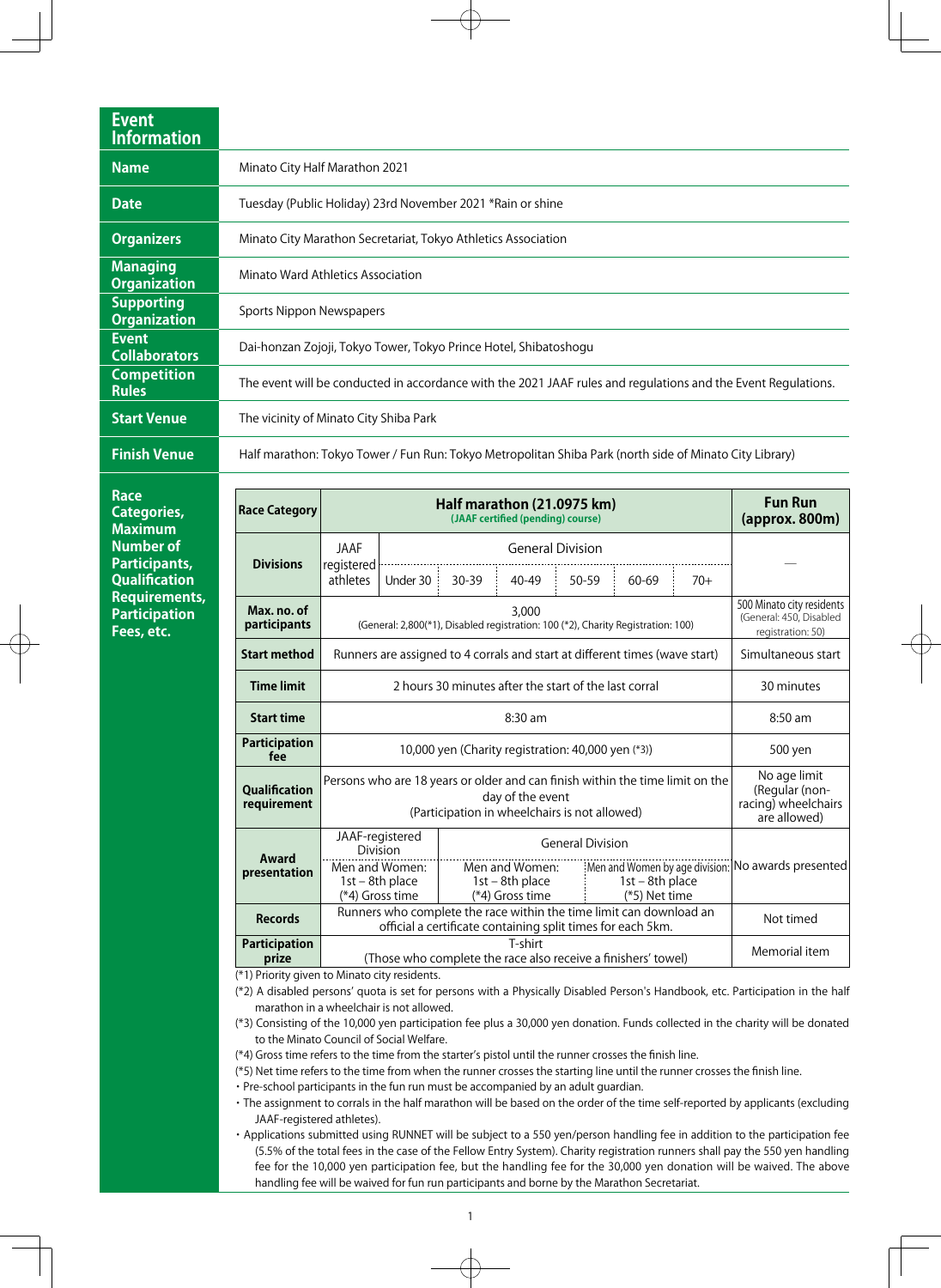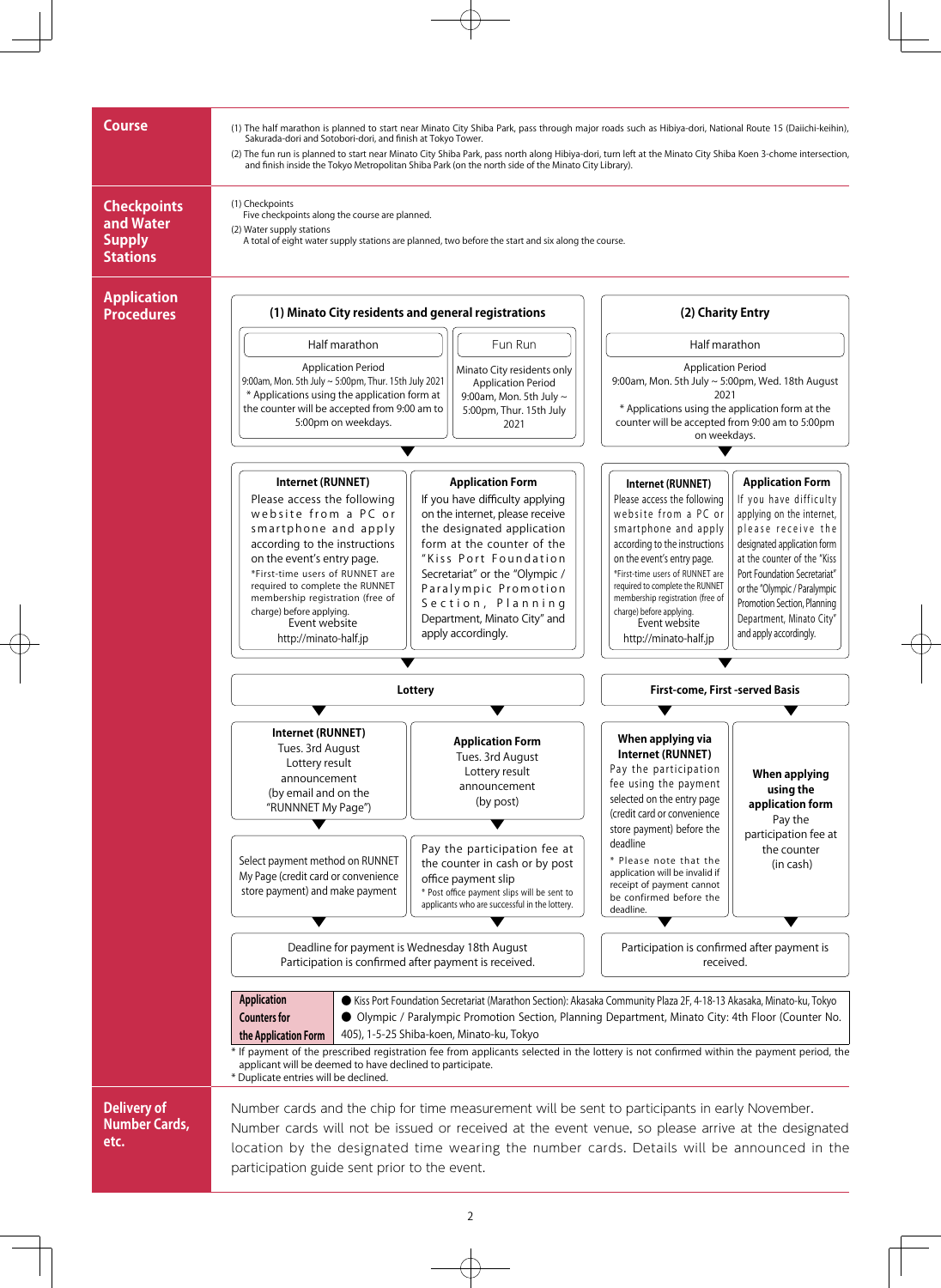### **Race Regulations**

1. The event will be conducted in accordance with relevant laws and ordinances and the various regulations.

2. The organizers will not be liable for any of the following:

 $(1)$  Injuries, illness or other accidents

(2) Theft, loss and/or damage to personal property

(3) Delay in arriving or inability to participate due to public transportation accidents, delays, etc.

- 3. In order to safely conduct the event, the organizers will impose restrictions at the event and along the course, etc.
- 4. Participants shall follow the instructions of the organizers, officers and staff regarding the event. Failure to obey instructions may result in disqualification.
- 5. Participants may be disqualified if the organizers consider their clothes to be an impediment to the operation of the event, such as being indecent or posing a danger or obstruction to other runners
- 6. Drinking or receiving alcoholic beverages before the start or while running is prohibited and will result in disqualification. Participants determined to be under the influence of alcohol will be disqualified.
- 7. Participants shall comply with public manners and the event rules.
- 8. Participants shall bring their health insurance card (or a photocopy) to the event.
- 9. Unmanned aerial vehicles such as multirotors, drones and radio control helicopters shall not be flown over the venue on the day of the event, regardless of the purpose including aerial photography.
- 10. The organizers will purchase a sports accident insurance policy for the event.
- 11. The chief judge or doctor may stop a participant from continuing if they determine the participant is unable to continue the race due to illness, injury, etc. In such a case, the participant shall follow the chief judge or doctor's instructions.
- 12. Participants who become unable to continue the race without assistance from medical staff (i.e., the use of a I.V. drip or wheelchair) will be deemed to have retired from the race and disqualified. The on-site doctor and medical staff will make the final determination regarding a participant's ability to continue the race, and their instructions shall be followed. Further, the doctor or medical staff may confirm with the runner whether they intend to retire (be disqualified) before commencing medical treatment.
- 13. Participants shall not come to the event by motor vehicle or motorcycle, including being dropped off by another driver (there is no parking at the venue).
- 14. Participants may have an escort runner, depending on the degree of their disability. The escort runner's participation will be free of charge, but the time of the escort runner will not be recorded (except where the escort runner has entered the event).
- 15. Participants shall be responsible for managing their valuables and luggage in order to prevent theft.
- 16. The organizers shall own the rights to publish information and images including videos, photographs, articles, records, location information and<br>the name, age and address (prefecture and municipality) of participants o
- 17. The organizers will comply with the Act on the Protection of Personal Information and related laws and regulations, and handle personal information as follows, based on the organizers' personal information protection policy:
	- (1) Personal information handled
	- emergency , nationality , national , and the photomergency , number telephone , and the result address , nationality , emergency , Name , and the base , and the , and the , and the , and the , and the , and the , we result contact's name, address and relationship to the participant, records, affiliation, location information, clinical information, information recorded in a physical disability certificate, etc.
	- (2) Purposes of use:

Information may be used for the purpose of improving services to and the safety of participants,<br>sending participation guides, notification of records and related information, the provision of information from organizations supporting, cooperating or otherwise related to the event, announcing records (on the event homepage, rankings, etc.), publication of charity donor names, insurance, medical treatment, etc.

- (3) Provision to third parties
	- Personal information will be provided to third parties in the following circumstances:
	- When provision to related businesses and contractors within the extent related to operating the event is necessary;
	- When the Minato Council of Social Welfare requests donor information for the purpose of donating charity donations;
	- When provision is requested by an insurance company for the purpose of applying for insurance; - When information related to medical examinations is used for academic purposes:
	- When information related to records is to be published on television, newspapers, magazines, the internet, etc.

# **Application Terms**

- \* Please read and agree to the following terms before applying for registration.
- 1. Change of race category, cancellation, transfer of rights or change of name due to the participant's personal reasons will not be allowed after participation has been confirmed.
- 2. In principle, there will be no refunds of participation fees (including charity donations) after they have been paid, including in circumstances where the event is downsized or cancelled due to earthquake, flood, snow, incident, accident, epidemic, etc. However, if the event is cancelled due to an increase in the spread of COVID-19, vouchers such as QUO Cards that are equivalent in value to the event participation fees (including fun run fees) will be sent to participants. Note that donations will not be refunded.
- 3. Participants shall be aware of their health, including heart disease and other illnesses, such as by having a physical examination by a doctor in<br>,advance, and train sufficiently before participating in the event. Entra accident, etc.
- 4. Participants may be stopped during the event to allow emergency vehicles to pass. Further, the organizers may discontinue the event if they determine there is a hinderance to its continuance. Participants shall follow the organizers' instructions in regard to safety management and operation of the event
- 5. If a participant suffers illness or injury during the event, the participant shall receive first aid from the organizers.
- 6. Participants will be compensated for any accidents or injuries arising during the event to the extent of the coverage of the insurance policy purchased by the organizers. The organizers will provide first aid to a participant's injury or illness, but will not have any liability for such, and participants shall not make any claims for compensation against the organizers.
- 7. When registering for the event, participants shall obtain permission to participate in the event from their parents, family or guardians if the<br>participant is a minor, or from their teammates if registering as the repre
- 8. Fraudulent applications regarding age, sex, records, etc., or participation by a person other than the registrant (i.e., participating on behalf of another person) will not be allowed. If such dishonesty is discovered, the organizers' decision shall be followed regarding the revocation of<br>participation and awards, and disqualification from future participation. Furthe refunds to fraudulent applicants or alternate runners.
- 9. Registrants may be unable to apply due to the device, operating system or internet browser they use. The organizers shall not be liable for any delayed applications caused by internet service failures, etc.
- 10. If notification regarding the results of the entry lottery is not received due to a problem with the email address used for registration, the notification will not be resent. The organizers will not be liable for the non-payment of participation fees due to the notification email not being received or being overlooked.
- 11. The videos, photographs, articles and records of the event (including the personal information of participants such as their name, age, sex, record and image) may be reported, published or used in newspapers, television, magazines, the internet, brochures, etc. The organizers will hold the rights to publish and use such information.
- 12. The handling of participants' personal information shall be in accordance with the provisions of the Event Regulations.
- 13. Participants shall comply with the above Application Terms as well as the organizers' separately defined Special Application Terms and Event Regulations (in case of discrepancy, the Event Regulations shall prevail).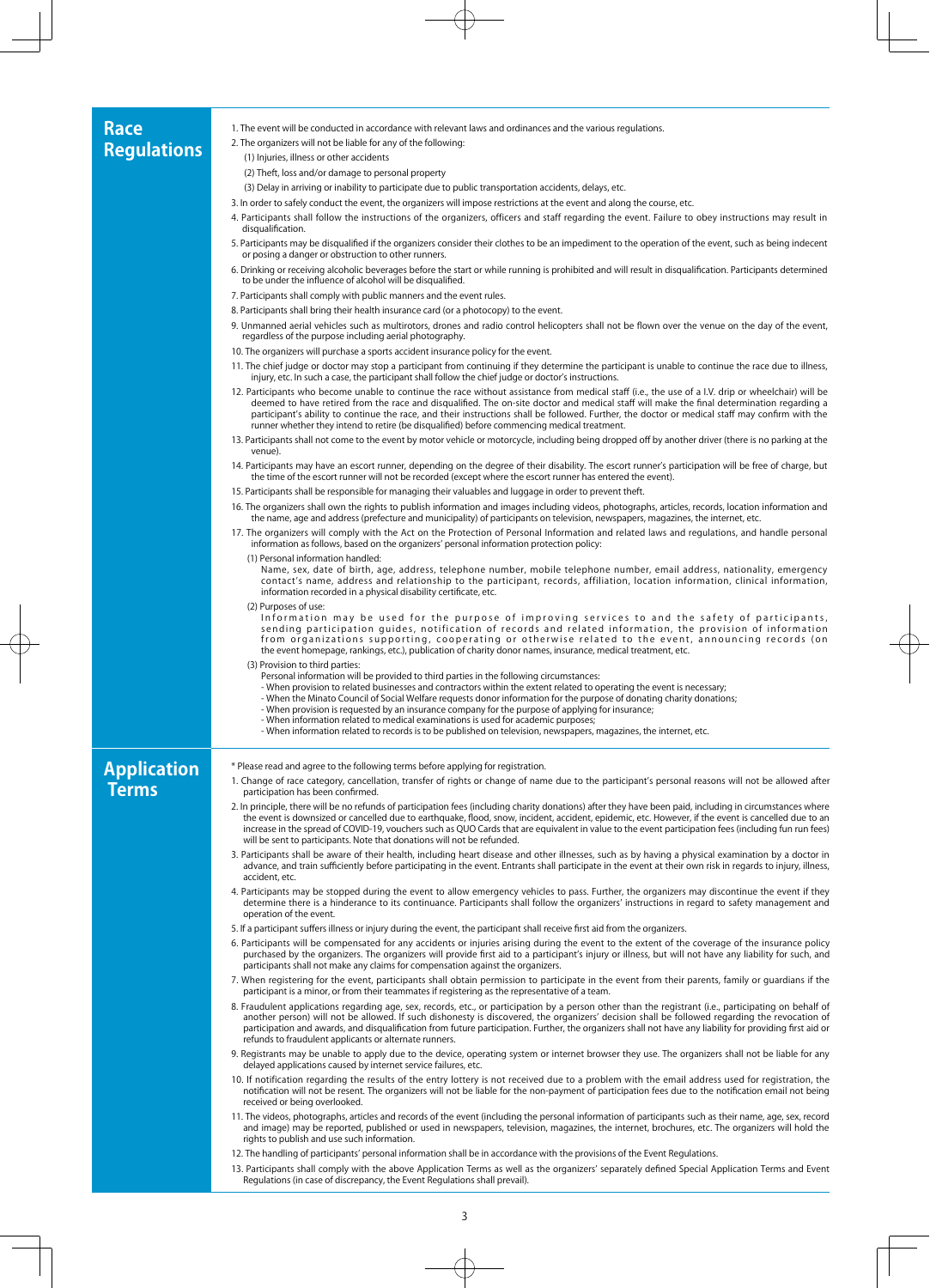| <b>Note for</b><br>people with<br>disabilities                                               | [Half Marathon]<br>• People with disabilities (who are 18 years of age or older and can finish within the time limit on the day of<br>the event) who would have trouble running alone are allowed to have an escort runner (guide dogs are<br>not allowed as escorts). The escort runner's participation fee is free, but the escort runner's time will not be<br>recorded unless the escort runner also registers as a participant.<br>Those who use wheelchairs are not allowed to participate.<br>[Fun Run]<br>· People who would have trouble running alone are allowed to have an escort runner (guide dogs are not<br>allowed as escorts).<br>· Participation using regular wheelchairs and baby strollers is also allowed, however, racing wheelchairs are not allowed.                                                                                                                                                                                                                                                                                                                                                                                                                                                                                                                                                                                                                                                                                                                                                                                                                                                                                                                                                                                                                                                                                                                                                                                                                                                                                                                                                                                                                                                                                                                                                                                                                                                                                                                                                                                                                                                                                                                                                                                                                                                                                                                                                                                                                                                                                                                                                                                                                                                                                                                      |  |  |  |  |  |  |
|----------------------------------------------------------------------------------------------|-----------------------------------------------------------------------------------------------------------------------------------------------------------------------------------------------------------------------------------------------------------------------------------------------------------------------------------------------------------------------------------------------------------------------------------------------------------------------------------------------------------------------------------------------------------------------------------------------------------------------------------------------------------------------------------------------------------------------------------------------------------------------------------------------------------------------------------------------------------------------------------------------------------------------------------------------------------------------------------------------------------------------------------------------------------------------------------------------------------------------------------------------------------------------------------------------------------------------------------------------------------------------------------------------------------------------------------------------------------------------------------------------------------------------------------------------------------------------------------------------------------------------------------------------------------------------------------------------------------------------------------------------------------------------------------------------------------------------------------------------------------------------------------------------------------------------------------------------------------------------------------------------------------------------------------------------------------------------------------------------------------------------------------------------------------------------------------------------------------------------------------------------------------------------------------------------------------------------------------------------------------------------------------------------------------------------------------------------------------------------------------------------------------------------------------------------------------------------------------------------------------------------------------------------------------------------------------------------------------------------------------------------------------------------------------------------------------------------------------------------------------------------------------------------------------------------------------------------------------------------------------------------------------------------------------------------------------------------------------------------------------------------------------------------------------------------------------------------------------------------------------------------------------------------------------------------------------------------------------------------------------------------------------------------------|--|--|--|--|--|--|
| <b>Special</b><br><b>Application</b><br><b>Terms</b><br><b>Concerning</b><br><b>COVID-19</b> | 1. In addition to competition purposes related to running the event, the organizers may provide personal<br>information to third parties such as health centers and medical institutions who require the information for<br>the purpose of COVID-19 prevention measures.<br>2. In order to ensure the safety of the other participants, those participants who do not obey the instructions<br>given by the organizers regarding COVID-19 measures may have their entry canceled, be stopped mid-race,<br>and asked to wait at the venue or to leave the venue.<br>3. The organizers will retain personal information related to health management and infection prevention<br>received from participants, such as the infection prevention checklist, for one month after the event.<br>4. If infected with COVID-19 within 2 weeks after the event, please contact the organizer immediately and at the<br>same time report the existence of any close contacts.<br>5. If participants or event staff are found to be infected after the event, you may be asked to cooperate with<br>interviews by a health center.<br>6. Please refrain from participating if any of the following apply:<br>(1) You have a fever of 37.5℃ or more<br>(2) You are severely fatigued or have difficulty breathing<br>(3) You have symptoms such as a cough, phlegm, or a sore throat<br>(4) You feel an abnormality in your sense of taste or smell<br>(5) A family member, cohabitant, or close acquaintance is suspected of being infected<br>(6) If you have an underlying illness and are concerned about your physical condition<br>(7) If within the previous 14 days you have traveled to a country or region the government has declared as<br>being subject to entry restrictions or requiring a quarantine period after entry, or you have been in close<br>contact with a resident of such an area.<br>7. Participant's place of residence<br>Please refrain from participating if the national government has declared a state of emergency over your place<br>of residence within the 14 days prior to the event.<br>8. Participants and their families and cohabitants<br>(1) Please refrain from participating if you or a family member or cohabitant have visited a hospital with a<br>fever or cold symptoms within the two weeks prior to the event.<br>(2) Please refrain from participating if you or a family member or cohabitant have visited an area or country<br>where COVID-19 is spreading within the two weeks prior to the event.<br>9. Please wear a mask before the start and after the finish of the event. Also, please wash your hands and<br>disinfect your hands with alcohol etc. frequently while at the venue.<br>10. Please maintain an appropriate distance from other participants and organizing staff (except when guiding<br>or assisting persons with disabilities).<br>11. Spectating at the venue and along the course and roadside is allowed, but please refrain from talking or<br>cheering in a loud voice.<br>12. Please follow the other measures decided by<br>the organizers to prevent infection and the<br>organizers' instructions on the day of the event.<br>13. The organizers will not be liable if a participant is<br>infected with COVID-19. |  |  |  |  |  |  |